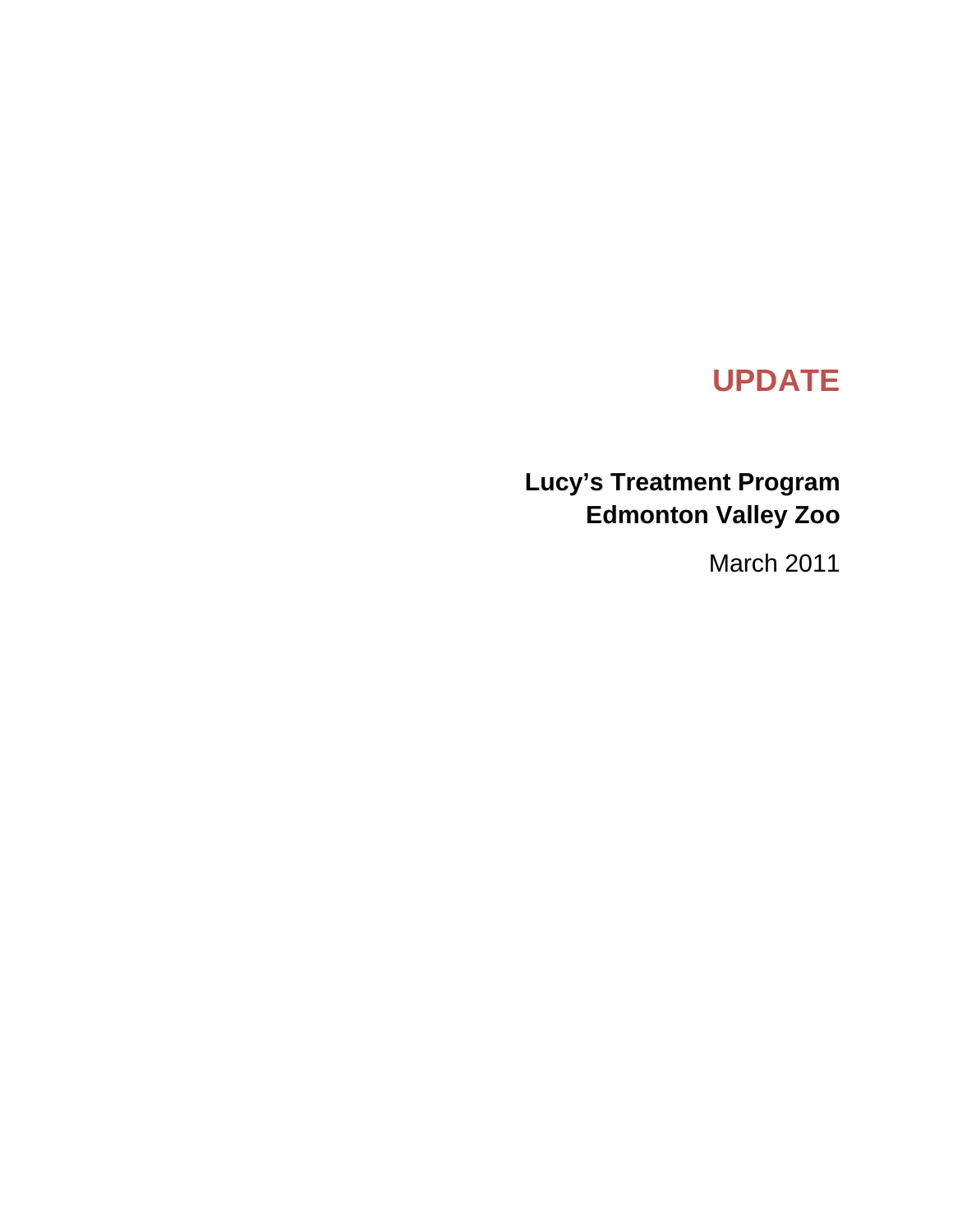#### **Introduction**

Lucy is a well-adjusted elephant with some manageable health issues, the most significant of which is a respiratory problem that compromises her ability to breathe properly. In November 2009, Dr. Milton Ness, veterinarian at Edmonton Valley Zoo, updated Lucy's treatment program to implement expert recommendations detailed by Dr. James Oosterhuis following a September 2009 exam. Dr. Ness's treatment program detailed actions to diagnose Lucy's breathing problem while working to treat symptoms and improve her breathing capacity and enhance the care she receives at the zoo.

In January 2011 Dr. Oosterhuis returned for a follow up examination. A report was received in late February. His findings and recommendations have been considered by Dr. Ness and the animal care team and have been incorporated into Lucy's treatment program which builds on the strengths of Lucy's relationships with the elephant care staff and Dr. Ness.

## **Exercise and Weight Reduction**

In his report, Dr. James Oosterhuis, an expert with more than 35 years experience working with elephants, noted that increased exercise with a focus on weight reduction would benefit Lucy, especially in regard to her respiratory problem.

Working with Dr. Ness and Lucy's care staff, an Edmonton veterinarian who specializes in rehabilitation therapy developed a comprehensive program to increase Lucy's activity level and flexibility to support ongoing weight loss. This program includes exercises, such as range of motion and stretching, to enable Lucy to be more active throughout the day even during colder weather when she spends more time inside. Elephant care staff hours have been increased allowing for this new exercise program to be implemented, in addition to her daily walks. Lucy's rehabilitation therapy also includes therapeutic laser treatments to mitigate the 35-year-old elephant's arthritis in her leg joints. Laser treatments are known to reduce swelling and inflammation.

Since the rehabilitation therapy program was started in November 2009, Lucy is demonstrating better movement when she is on walks and is bearing weight more equally on all four limbs. A formal session to benchmark Lucy's range of motion improvements occurred May 3, 2010. The therapist was pleased with Lucy's overall progress and noted that the elephant has shown steady improvement.

An animal nutritionist was engaged in June 2009 and Lucy's diet was modified at that time. The combination of Lucy's enhanced exercise program and diet changes has resulted in her losing approximately 360 pounds since September 2009 with her current weight being about 9,000 pounds.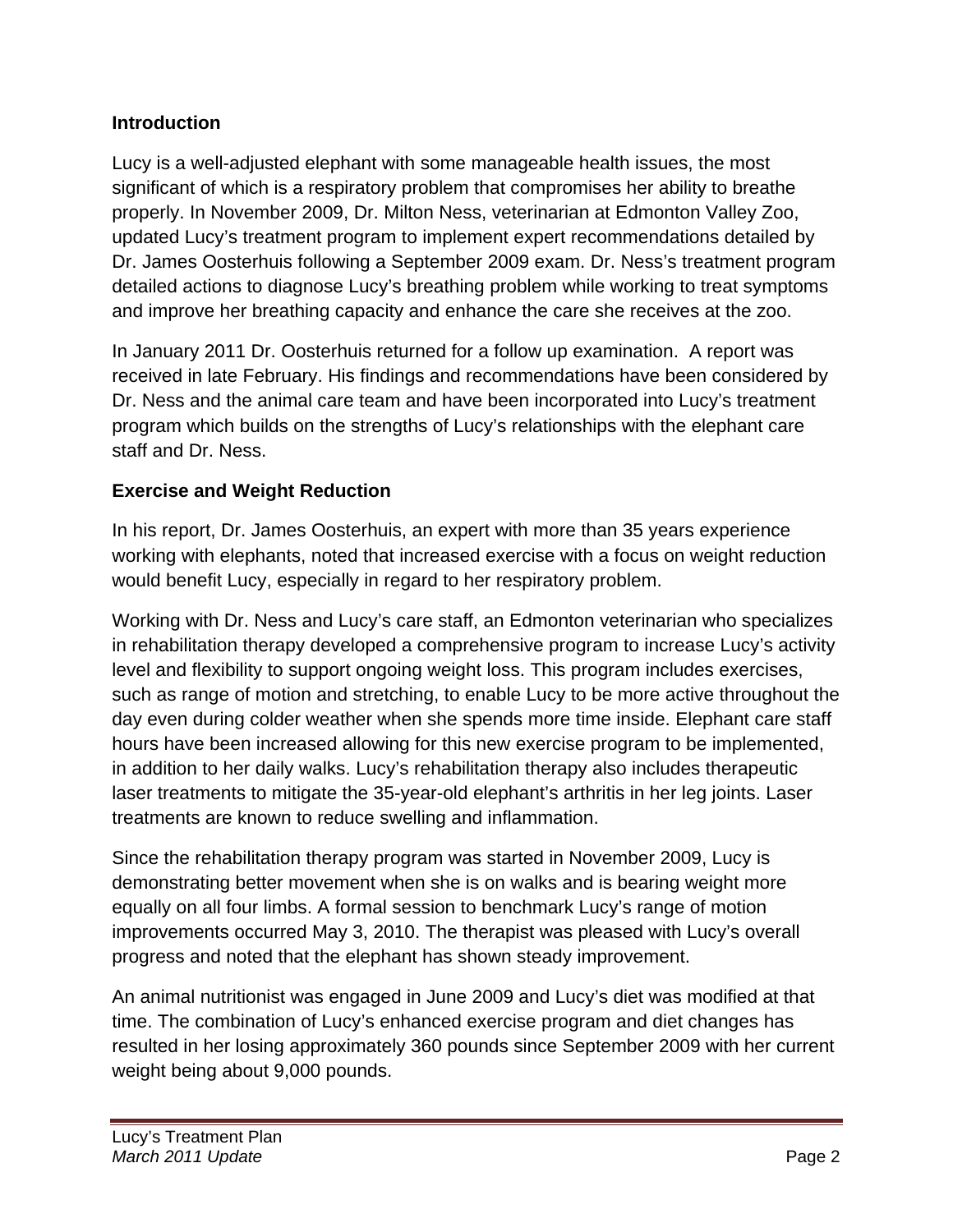Dr. Oosterhuis confirmed in his 2011 report that the weight reduction program should be continued with a goal of losing a further 660 pounds. Dr. Ness will continue to oversee Lucy's nutrition and exercise programming and has set a target for Lucy to gradually lose another 660 pounds. The zoo has again retained an animal nutritionist to review diet progess to date and further modify Lucy's diet.

#### **Medical Treatment**

Lucy has a respiratory problem due to an inflammation of membranes in her nasal region. This inflammation compromises her ability to breathe properly, particularly when she is under stress. For example, if she walks too fast during her daily exercise, she has to open her mouth to breathe, which is abnormal for an elephant.

An initial endoscope exam was conducted in September 2009 to help evaluate Lucy's breathing conditions. In February 2010, a follow up exam was conducted to evaluate the effectiveness of medical treatment. This included an endoscopy during which Lucy's breathing was somewhat less laboured than it was during the previous exam, allowing Dr. Ness to conduct a longer scope exam. A three-metre long endoscope was again used to observe the inside of Lucy's trunk. The scope showed that Lucy's nasal passages remained constricted and that mucous was still present. The underlying cause of Lucy's respiratory problem continued to be undiagnosed. Lucy continued to receive treatment, including medication. During 2010, she continued with a prescription of antibiotics, anti-inflammatories and mucolytics to help address her breathing issue along with some medications to ease her arthritis.

As noted by Dr. Oosterhuis, the January 31, 2011 endoscopy revealed greatly diminished exudates likely due to the medications that Dr. Ness has administered. This enabled the veterinarians to clearly observe a mass between the nostrils. Unfortunately a biopsy was not possible because the forceps would glance off the mass and the team was unable to get a tissue sample. The medications to control the exudates will be continued. There is not believed to be an existing technology to obtain a biopsy from the upper area of an elephant's trunk. Dr. Ness will investigate, through biomedical engineers and other professionals, the potential development of biopsy instruments capable of obtaining a tissue sample in this situation. Dr. Ness will continue to make every attempt to determine a diagnosis as this is a priority to the Zoo in moving forward with a further treatment plan.

## **Facilities Modification**

The Edmonton Valley Zoo has increased the sand covered area of Lucy's indoor enclosure as recommended in Dr. Oosterhuis's earlier report. The remaining floor was covered with rubber matting in 2010 to make it easier on Lucy's feet and joints while she plays and exercises. This new flooring appears to be well received by Lucy and due to